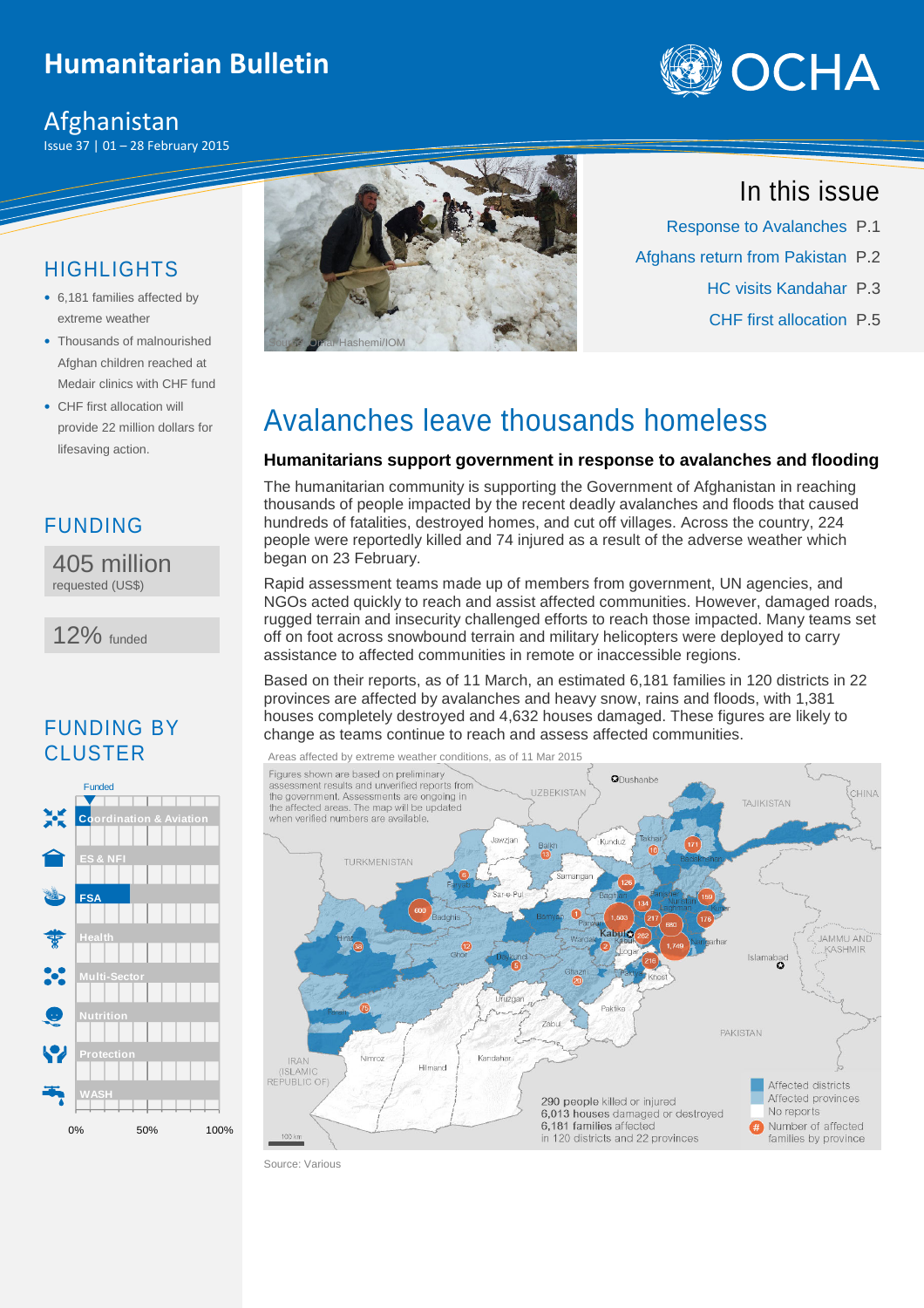6,181 families in 120 districts in 22 provinces are affected by adverse weather conditions with 1,381 houses completely destroyed and 4,632 houses damaged

In the hard hit Central Region, the important Salang thoroughfare connecting Kabul to provinces in the north was blocked by snow. Power lines were downed leaving thousands of households in central provinces and the capital Kabul without electricity. In Panjshir province, 113 people were reportedly killed and 113 houses destroyed in Bazarak, Dara, Hes-e-Awal, Paryan and Shatul districts. In Parwan province, more than 1,500 families -- 650 of them in Shinwari district -- were affected by heavy rainfall or snow as of 11 March.

In Afghanistan's Eastern Region, over 2,700 families were affected by flooding 63 per cent of which live in Nangarhar province.

UN agencies and other relief organisations are supporting the Afghan government to deliver food, blankets, medicine and tents to affected families. The Government of Afghanistan is not making an appeal for international support at this time, as in-country stocks both of Government and humanitarian partners are sufficient for the response. In the long term, it is likely that there will be a need for donor support to the

reconstruction/rehabilitation of infrastructure and shelters destroyed.



Rescue operations, Tol Village Paryan District, Panjshir March 2015 Credit: Omar Hashemi/IOM

# Thousands of Afghans returning from Pakistan

Ahmed is 32 years old. He decided to leave Pakistan, where he was born, with his wife and three children, after his uncle was arrested during a night search of their home. They crossed the Torkham border from Pakistan into Afghanistan on 11 February with their few belongings stacked high on the back of a rented lorry, together with 11 other relatives.



### 2014 59 individuals per day | 2015 749 individuals per day

They are among the 41,209 undocumented Afghans who have returned from Pakistan since the start of 2015. This surge in the number of undocumented Afghans crossing into eastern Afghanistan has already exceeded total returns for 2014 with the average daily rate of spontaneous return 26 times higher than December 2014.

While the rate of return has declined from January's all time high of 22,274 (of which 11,082 women), to 18,935 (of which 9,394 women) in February, Afghan families continue to return from Pakistan in large numbers. Like Ahmed and his family, other returnees have reported coercion and harassment, as well as home and workplace raids in Pakistan, particularly in the wake of an attack on a school in Peshawar mid-December 2014, which resulted in anti-Afghan sentiments. Many say that their only option has been to return to Afghanistan.

As of 28 February, Afghanistan's Directorate of Refugees and Returnees in Nangarhar province had recorded a total of 44,256 combined spontaneous returnees and refugees.

### Highest return provinces

- **1.** Nangarhar (19,161)
- **2.** Kunar (7,705)
- **3.** Laghman (3,315)
- **4.** Kabul (3,189)
- **5.** Kundoz (2,979)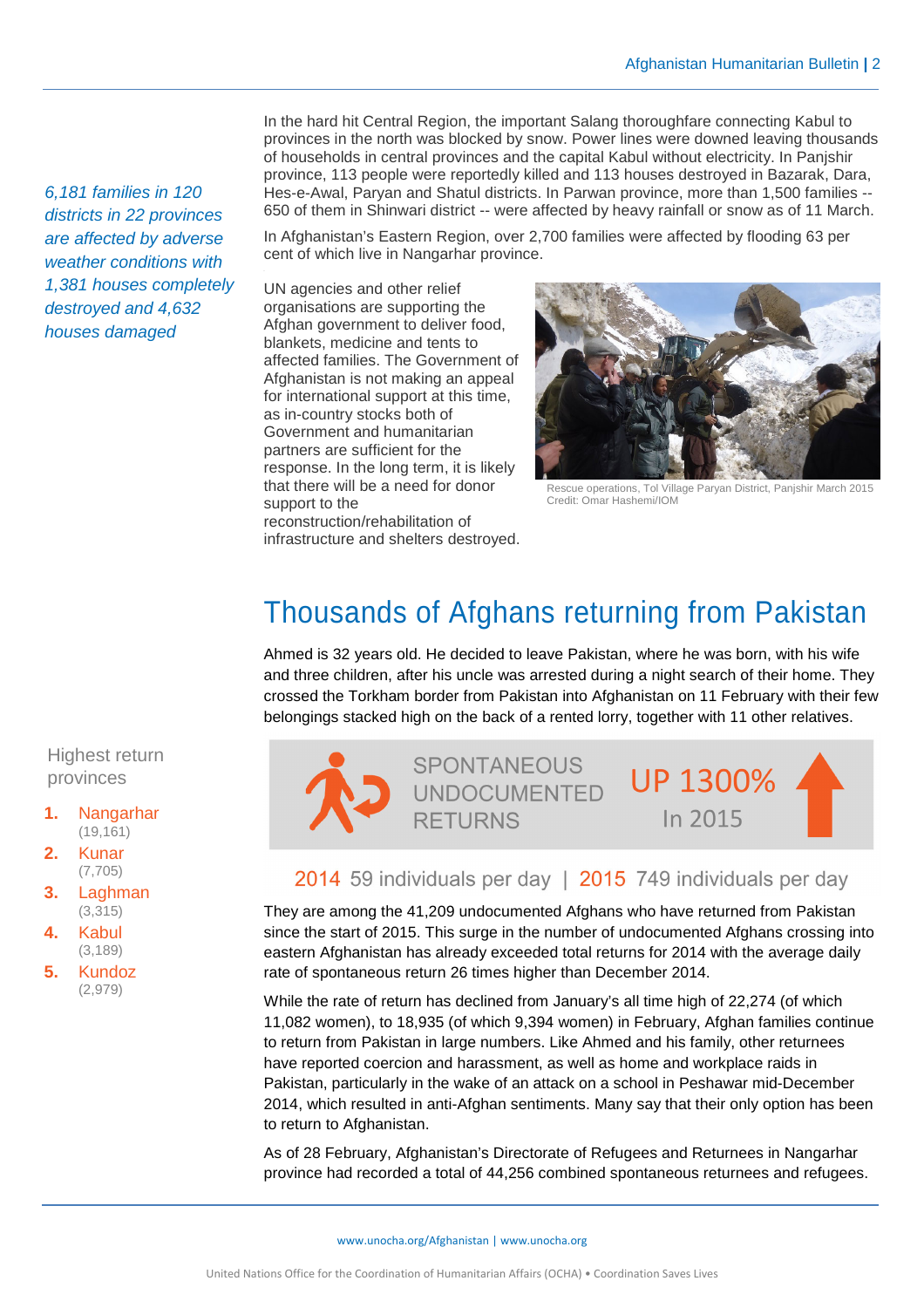The unprecedented rate of return is overwhelming the capacity of humanitarian actors to assist returning populations. IOM and government border screeners predict that between 30 to 40 per cent of the overall undocumented returnees from Pakistan are vulnerable and in need of assistance, IOM currently has the capacity to assist only 9 per cent of Persons with Specific Needs (PSNs) among the returnees. According to IOM estimates, \$2.4 million is needed to assist 129,580 PSNs who are expected to return to Afghanistan via the Torkham border in 2015.

# CHF funding helps Medair reach thousands of malnourished children

#### **Humanitarian Coordinator talks malnutrition with Medair team in Kandahar**

Wahida weighed only 6 kg when her mother took the 15 month old girl to a Medair mobile clinic in Kandahar. A healthy child her age should weigh at least 9 Kg. She was diagnosed with Severe Acute Malnutrition (SAM) and admitted to the Medair feeding programme. Four months later, her cheeks are full and her eyes are bright. She now weighs 9 kg.

"My husband is a labourer in the city but he doesn't always have daily wages to give us. Sometimes we don't eat and the clinics are far," said her mother, Zarghana.



Humanitarian Coordinator Mark Bowden and Medair Country Director Kieren Barnes meet with staff from Medair mobile nutrition clinics in Kandahar Credit: Medair

The United Nations Humanitarian Coordinator, Mark Bowden, travelled to Kandahar province on 19 February and met with the Medair team to discuss the progress of Medair's work with communities in Kandahar. With support from the Common Humanitarian Fund (CHF) for Afghanistan, Medair's eight mobile nutrition clinics assist the most vulnerable children in Kandahar, who due to insecurity and cultural barriers have limited access to services.

Since September 2014, they have screened nearly 11,000 children for malnutrition. As of January 2015, Medair has treated and discharged 486 children as cured, and currently have 706 children with severe acute malnutrition receiving treatment.

 "She looks healthy now. It brings me so much happiness to see her change," said Zarghana adding, "This clinic is closer and easily accessible for us to bring skinny and sick children. Sometimes if family members are sick, we have to take them far away to private clinics or the hospital. Medair comes to our community and they value our people."

Since September 2014, Medair has screened nearly 11,000 children for malnutrition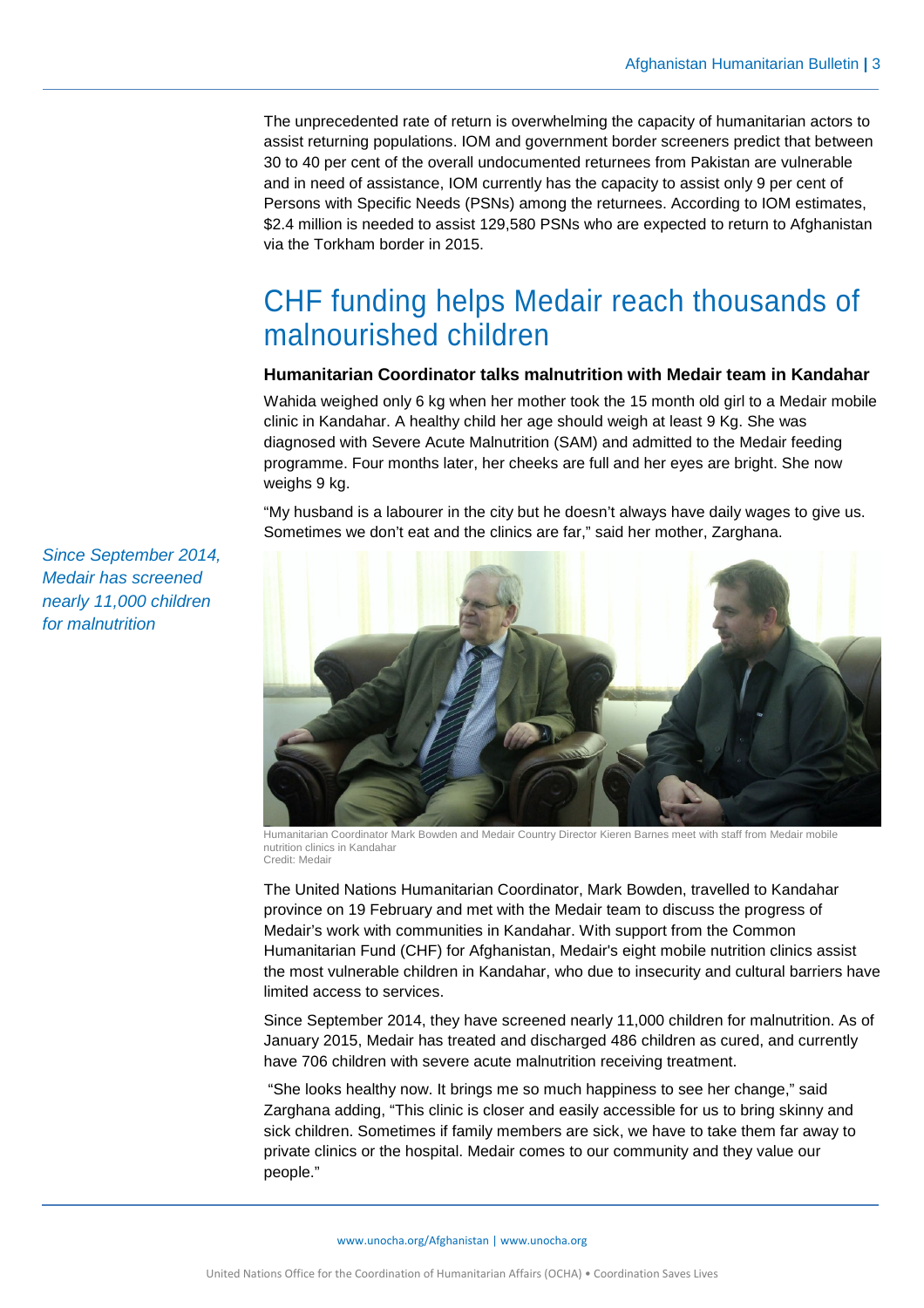Malnutrition is a complex condition involving multiple, overlapping deficiencies of protein, energy and micronutrients. Malnutrition in children is often caused by a combination of inadequate food intake, insufficient access to food, poor health services, lack of safe

water and sanitation, and inadequate child and maternal care.

"I am happy and thankful to have Medair's clinic in my area. Children are improving, gaining weight, and thriving so well. The parents and caregivers who receive health and nutrition information are trying their best to follow all instructions," said a local community leader who cannot be named for security reasons.



Nutrition programme at Medair clinic in Kandahar Credit: Medair

#### In its first year of

operation, the CHF provided \$15.8 million to support projects treating malnutrition. These projects provide lifesaving nutrition treatment to approximately 140,179 children under five and pregnant and lactating women who are severely or moderately malnourished. According to the 2013 National Nutrition Survey, an estimated 1.2 million Afghan children are malnourished, with 500,000 children suffering from severe acute malnutrition, with the majority of children treated for severe malnutrition under a year old.

## Humanitarian access

#### **Incidents affecting humanitarian action**

There were 16 incidents reported against national and international NGOs and

international organisations across Afghanistan in February. These incidents resulted in violence against aid workers, assets or facilities. There were eight reported abductions, two deaths, and two injuries. There were two incidents involving NGO run health facilities, one of which caused substantial damaged due to the detonation of an IED inside the



 Incidents against Humanitarians in February 2015 Source: Various

building. An NGO ambulance was also attacked in the southern region, which caused damaged to the vehicle due to the small arms fire.

16 incidents aid workers killed aid workers wounded aid workers abducted